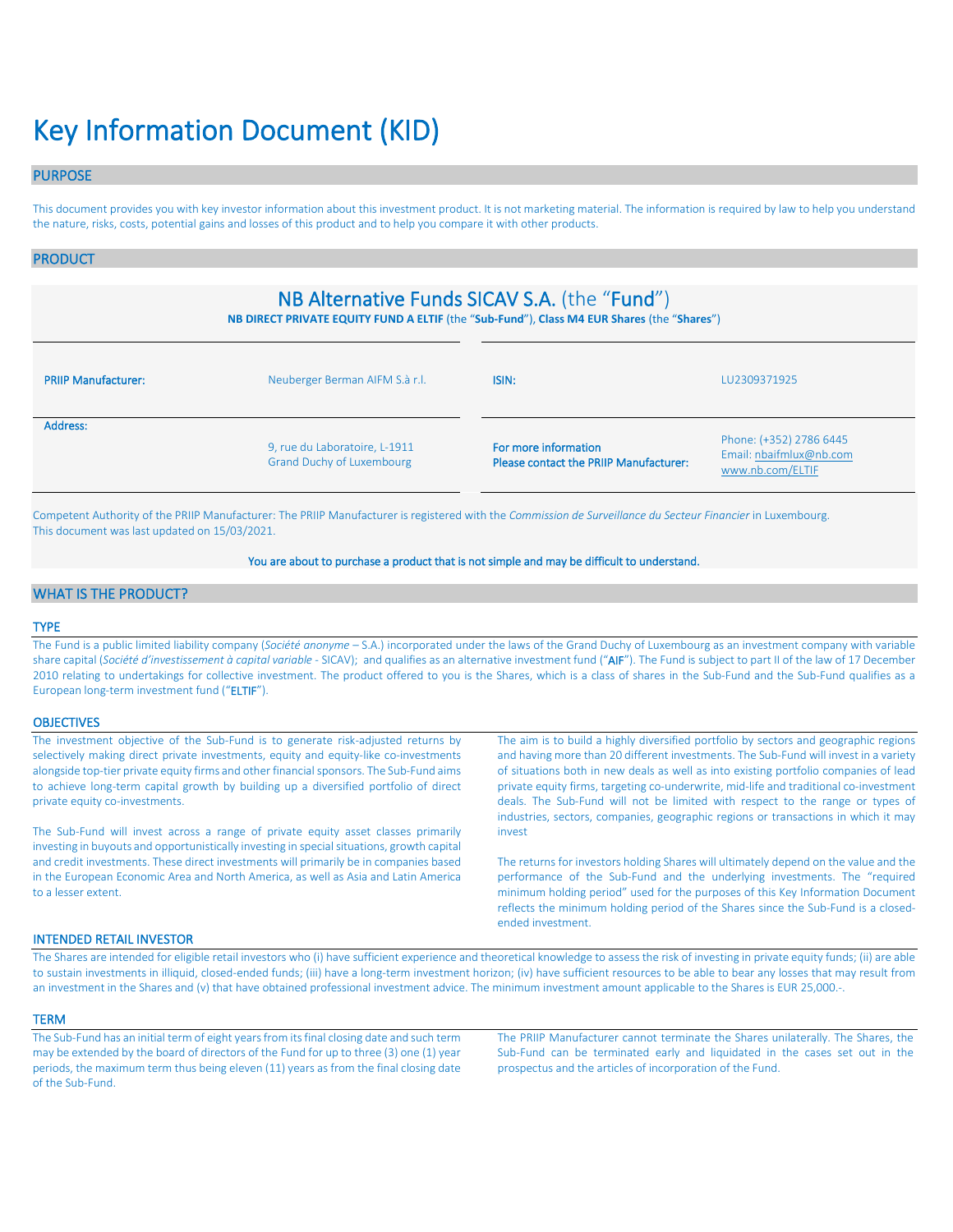# WHAT ARE THE RISKS AND WHAT COULD I GET IN RETURN?



The risk indicator assumes you keep the product for at least eight (8) years following the final closing date of the Sub-Fund. You cannot cash in early. You may have to pay significant extra costs to cash in early.

The summary risk indicator is a guide to the level of risk of this product compared to other products. It shows how likely it is that the product will lose money because of movements in the markets or because we are not able to pay you. We have classified this product as 6 out of 7, which is a high risk class. This rates the potential losses from future performance at a high-level, and poor market conditions impact the capacity of the Sub-Fund to pay you. Be aware of currency risk. In some circumstances, you may receive payments in a different currency, so the final return you will get may depend on the exchange rate between the two currencies. This risk is not considered in the indicator shown above

If the currency of the Shares is different from the currency of the Sub-Fund, exchange rate fluctuations will affect the return on investment. Also, the Sub-Fund will make investments in different currencies. This product does not include any protection from future market performance so you could lose some or all of your investment. If the Sub-Fund is not able to pay you what is owed, you could lose your entire investment.

#### Performance Scenarios

Market developments in the future cannot be accurately predicted. The scenarios shown are only an indication of some of the possible outcomes based on evidence from the past. Actual returns could be lower.

| Investment EUR 10,000 |                                     | 8 years (Minimum<br><b>Required Holding Period)</b> |
|-----------------------|-------------------------------------|-----------------------------------------------------|
| Unfavourable scenario | What you might get back after costs | 12.500                                              |
|                       | Average return each year (%)        | 3.13%                                               |
| Moderate scenario     | What you might get back after costs | 14.999                                              |
|                       | Average return each year (%)        | 5.62%                                               |
| Favourable scenario   | What you might get back after costs | 16.717                                              |
|                       | Average return each year (%)        | 8.40%                                               |

This table shows the money you could get back over the next 8 years, under different scenarios, assuming that you invest EUR 10,000. The scenarios shown illustrate how your investment could perform. You can compare them with the scenarios of other products. The scenarios presented are an estimate of future performance based on evidence from the past on how the value of this investment varies, and are not an exact indicator. What you get will vary depending on how the market performs and how long you keep the investment/product. This product cannot be cashed in.

This means it is difficult to estimate how much you would get back if you cash in before maturity. You will either be unable to cash in early or you will have to pay high costs or make a large loss if you do so. The figures shown include all the costs of the product itself, but may not include all the costs that you pay to your advisor or distributor. The figures do not take into account your personal tax situation, which may also affect how much you get back.

#### WHAT HAPPENS IF THE PRIIP MANUFACTURER IS UNABLE TO PAY OUT?

Losses are not covered by an investor's compensation or guaranteed scheme. The investor may not face a financial loss due to the default of the PRIIP Manufacturer.

Brown Brothers Harriman (Luxembourg) S.C.A (the "Depositary") will perform safekeeping duties for the Fund's assets. In the event of the insolvency of the PRIIP Manufacturer, the Fund's assets in the safekeeping of the Depositary will not be affected. However, in the event of the Depositary's insolvency, or someone acting on its behalf, the Fund may suffer a financial loss. However, this risk is mitigated to a certain extent by the fact the Depositary is required by law and regulation to segregate its own assets from the assets of the Fund. The Depositary will also be liable to the Fund and the investors for any loss arising from, among other things, its negligence, fraud or intentional failure properly to fulfil its obligations (subject to certain limitations).

# WHAT ARE THE COSTS?

The Reduction in Yield (RIY) shows what impact the total costs you pay will have on the investment return you might get. The total costs take into account one-off, ongoing and incidental costs. The amounts shown here are the cumulative costs of the product itself. They include potential early exit penalties. The figures assume you invest EUR 10,000. The figures are estimates and may change in the future.

#### COSTS OVER TIME

The person selling you or advising you about this product may charge you other costs. If so, this person will provide you with information about these costs, and show you the impact that all costs will have on your investment over time.

| Investment EUR 10 000           | 8 years (Required Minimum Holding Period) |
|---------------------------------|-------------------------------------------|
| <b>Total costs</b>              | 2.376                                     |
| Impact on return (RIY) per year | 2.97%                                     |